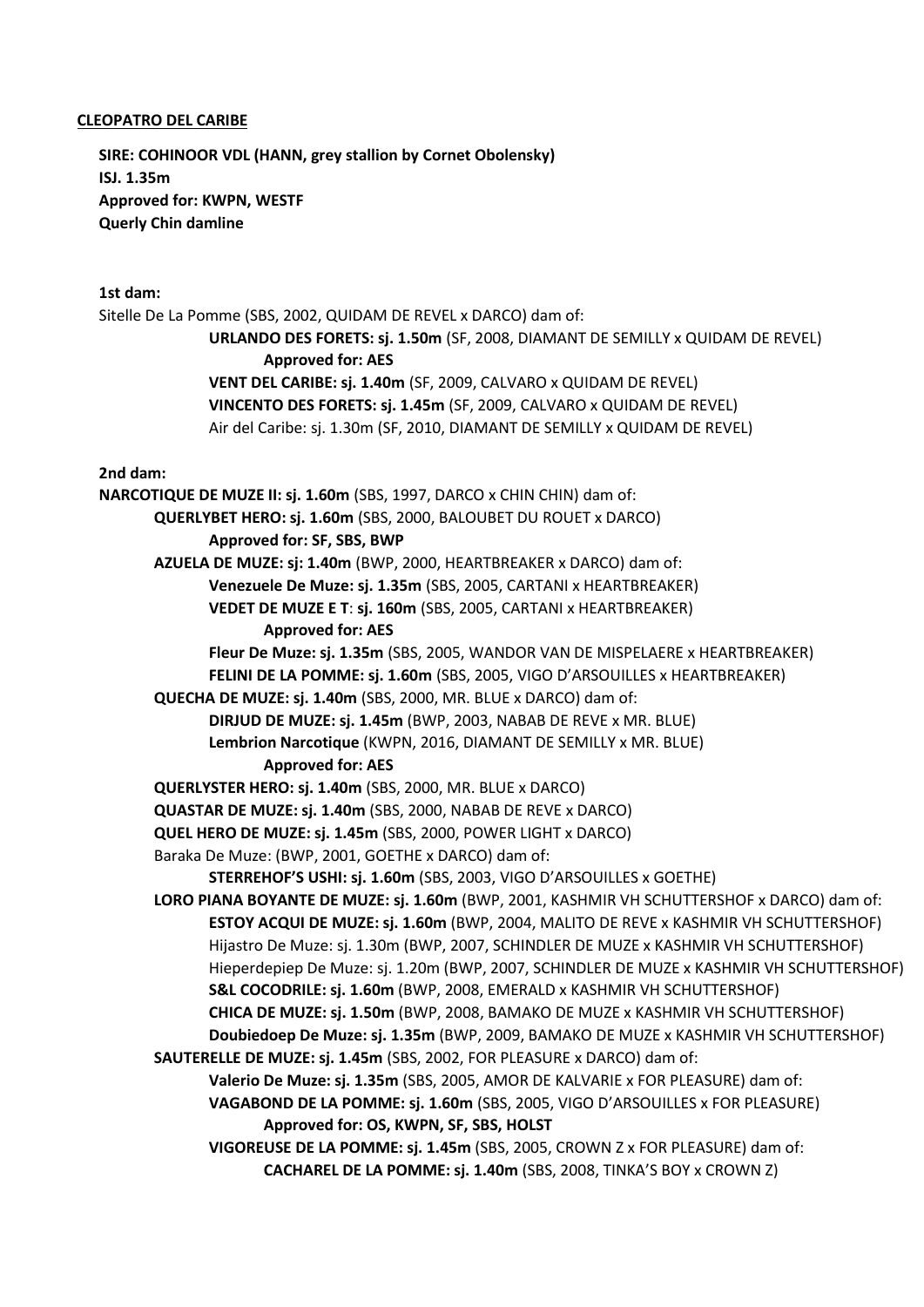Gazelle De La Pomme: sj. 1.20m (BWP, 2006, KASHMIR VH SCHUTTERSHOF x FOR PLEASURE) dam of: **BALTO DE LA POMME: sj. 1.45m** (SF, 2011, MARIUS CLAUDIUS x KASHMIR VH SCHUTTERSHOF) Gitane De La Pomme: sj. 1.30m (BWP, 2006, LORD Z x FOR PLEASURE) dam of: KARISTO VD MISHAGEN: sj. 1.50m (BWP, 2010, NABAB DE REVE x LORD Z) **HERMIONE DE LA POMME: sj. 1.45m** (BWP, 2007, NABAB DE REVE x FOR PLEASURE) dam of: **Hotspot: sj. 1.35m** (KWPN, 2012, HORS LA LOI II x NABAB DE REVE) Approved for: AES, KWPN, NRPS **CANTOR DE LA POMME: sj. 1.40m** (SBS, 2008, CROWN Z x FOR PLEASURE) **CAESAR DE LA POMME: sj. 1.50m** (SBS, 2008, CROWN Z x FOR PLEASURE) **DAIQUIRI DE LA POMME: sj. 1.45m** (SBS, 2009, TINKA'S BOY x FOR PLEASURE) **NATURELLE VH LEGITAHOF: sj. 1.35m** (ZANG, 2012, NABAB DE REVE x FOR PLEASURE) Sitelle De La Pomme (SBS, 2002, QUIDAM DE REVEL x DARCO) dam of: **URLANDO DES FORETS: sj. 1.50m** (SF, 2008, DIAMANT DE SEMILLY x QUIDAM DE REVEL) **Approved for: AES VENT DEL CARIBE: sj. 1.40m** (SF, 2009, CALVARO x QUIDAM DE REVEL) **VINCENTO DES FORETS: sj. 1.45m** (SF, 2009, CALVARO x QUIDAM DE REVEL) Air del Caribe: sj. 1.30m (SF, 2010, DIAMANT DE SEMILLY x QUIDAM DE REVEL) **TEEKITEZZIE DE MUZE: sj. 1.45m** (SBS, 2003, FOR PLEASURE x DARCO) dam of: **GO EASY DE MUZE: sj. 1.60m** (BWP, 2006, VIGO D'ARSOUILLES x FOR PLEASURE) **HOCUS POCUS DE MUZE: sj. 1.55m** (BWP, 2007, TINKA'S BOY x FOR PLEASURE) Havanna De Muze: sj. 1.30m (BWP, 2007, TINKA'S BOY x FOR PLEASURE) **ICEMAN DE MUZE: sj. 1.55m** (BWP, 2008, ERCO VAN 'T ROOSAKKER x FOR PLEASURE) **Approved for: BWP Black Cera D'Ick** (ZANG, 2015, BY CERA D'ICK x FOR PLEASURE) **Approved for: AES Burberry D'Ick** (SF, 2015, BY CERA D'ICK x FOR PLEASURE) **Approved for: ZANG** Excellentia De Muze (BWP, 2004, FOR PLEASURE x DARCO) dam of: **HUXX DE MUZE: sj. 1.55m** (BWP, 2007, NABAB DE REVE x FOR PLEASURE) **HEROINE DE MUZE: sj. 1.60m** (BWP, 2007, NABAB DE REVE x FOR PLEASURE) **Iona Van De Oude Heihoef: sj. 1.35m** (BWP, 2008, NABAB DE REVE x FOR PLEASURE) **IPHIGENEIA DE MUZE: sj. 1.60m** (BWP, 2008, ERCO VAN 'T ROOSAKKER x FOR PLEASURE) **INSHALLAH DE MUZE: sj. 1.60m** (BWP, 2008, NABAB DE REVE x FOR PLEASURE) Approved for: SI-UNIRE, BWP, WSI **INCROYABLE DE MUZE: sj. 1.50m** (BWP, 2008, NABAB DE REVE x FOR PLEASURE) **Dream Dancer: sj. 1.35m** (BWP, 2009, BAMAKO DE MUZE x FOR PLEASURE) **JET: sj. 1.45m** (BWP, 2009, NABAB DE REVE x FOR PLEASURE) **James De Muze: sj. 1.35m** (BWP, 2009, NABAB DE REVE x FOR PLEASURE) Jenghienne De Muze: sj. 1.20m (BWP, 2009, KASHMIR VH SCHUTTERSHOF x FOR PLEASURE) **JADALCO VAN DE KRUISKHOEVE**: **sj. 1.50m** (BWP, 2009, NABAB DE REVE x FOR PLEASURE) Kartuna van 't Bosveld: sj. 1.20m (BWP, 2010, NABAB DE REVE x FOR PLEASURE) Kasper V V B: sj. 1.20m (BWP, 2010, NABAB DE REVE x FOR PLEASURE) **La Dame De Muze: sj. 1.35m** (BWP, 2011, ELVIS TER PUTTE x FOR PLEASURE) Newton De Muze: sj. 1.30m (ZANG, 2011, NABAB DE REVE x FOR PLEASURE) Moschino De Muze: sj. 1.20m (BWP, 2012, NABAB DE REVE x FOR PLEASURE) Mexcelle De Muze: sj. 1.20m (BWP, 2012, NABAB DE REVE x FOR PLEASURE) **Nijinsky De Kalvarie: sj. 1.20m** (BWP, 2013, ELVIS TER PUTTE x FOR PLEASURE) **Approved for: ZANG**